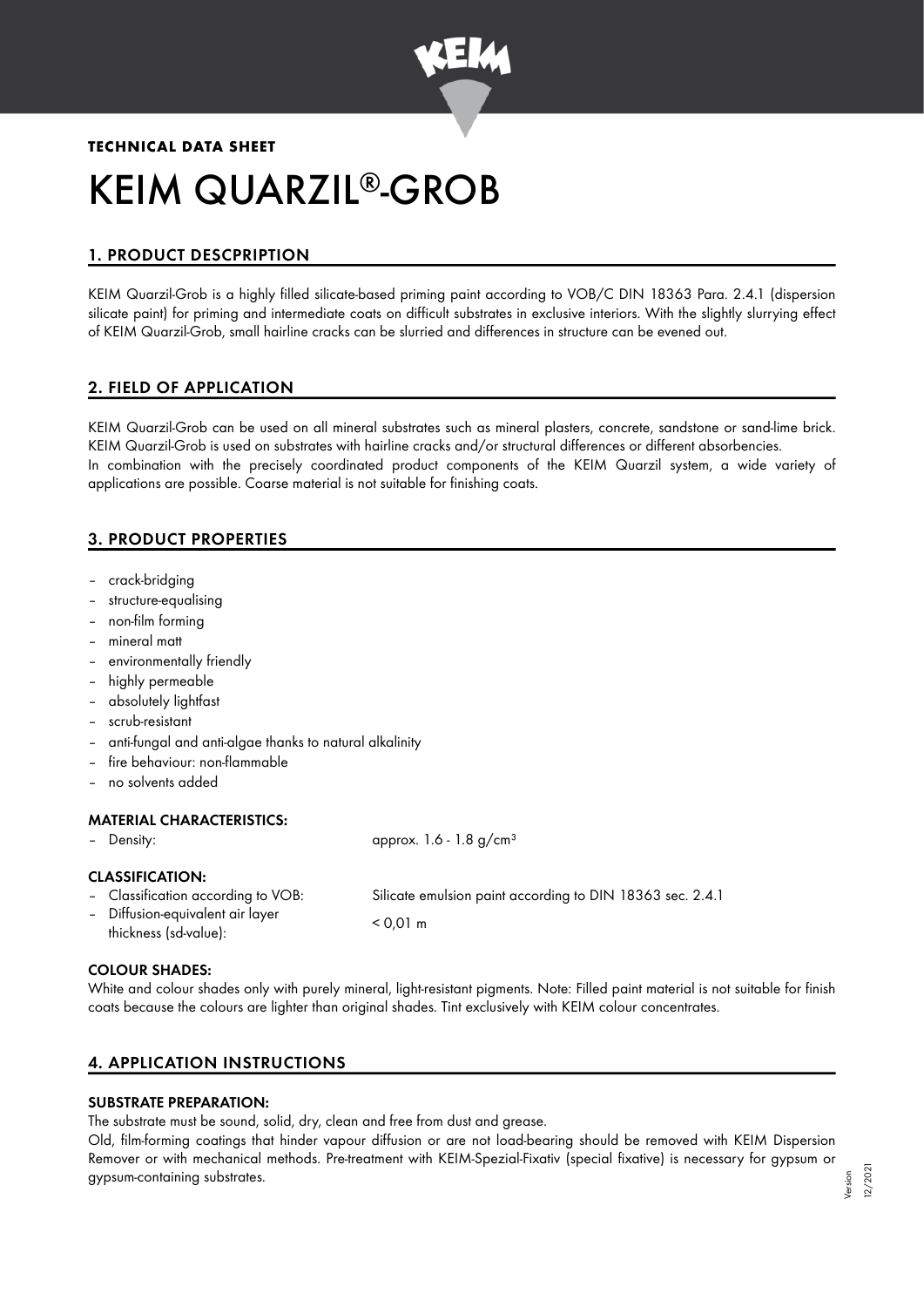#### APPLICATION CONDITIONS:

Ambient and substrate temperature during application and drying must be ≥ 5 °C.

#### PREPARATION OF MATERIAL:

Stir up KEIM Quarzil-Grob thoroughly before application.

#### APPLICATION:

KEIM Quarzil-Grob can be painted, rolled or airless sprayed (nozzle ≥ 443 ). Application with a brush increases the slurry effect.

Primer coat: Apply KEIM Quarzil-Grob undiluted or diluted with max. 20 % of Spezial-Fixativ or KEIM Fixativ.

Final coat: Apply with undiluted KEIM Quarzil.

A three-coat application is recommended in case of strong structural differences and/or many hairline cracks: Primer coat: KEIM Quarzil-Grob diluted with max. 20 % with KEIM Spezial-Fixativ or KEIM Fixativ. Intermediate coat: KEIM Quarzil-Grob or KEIM Quarzil diluted with max. 20 % with KEIM Spezial-Fixativ or KEIM Fixativ. Final coat: Apply with undiluted KEIM Quarzil.

#### DRYING TIME:

Can be overcoated after 12 hours at the earliest (at 23°C and 50% RH). At higher relative humidity, layer thicknesses and/ or lower temperatures, drying is delayed accordingly.

#### CONSUMPTION:

approx. 0,2 kg/m² for a single coating.

These material consumption values are guide values for smooth substrates. Exact consumption values must be determined by means of test areas.

#### CLEANING OF TOOLS:

Clean immediately with water.

# 5. PACKAGING

| <b>Container content</b> | Unit of measure | Quantity on pallet | Type of container |
|--------------------------|-----------------|--------------------|-------------------|
| 25                       | ĸg              | 24                 | bucket            |
|                          | ĸg              |                    | bucket            |
| 2.5                      | ĸg              | 80                 | bucket            |

# 6. STORAGE

| max. storage time | <b>Storage conditions</b>                                                                   |  |
|-------------------|---------------------------------------------------------------------------------------------|--|
| 12 months         | cool<br>frost-free<br>protected from heat and direct sun.<br>keep container tightly sealed. |  |

## 7. DISPOSAL

For disposal information refer to section 13 of the safety data sheet.